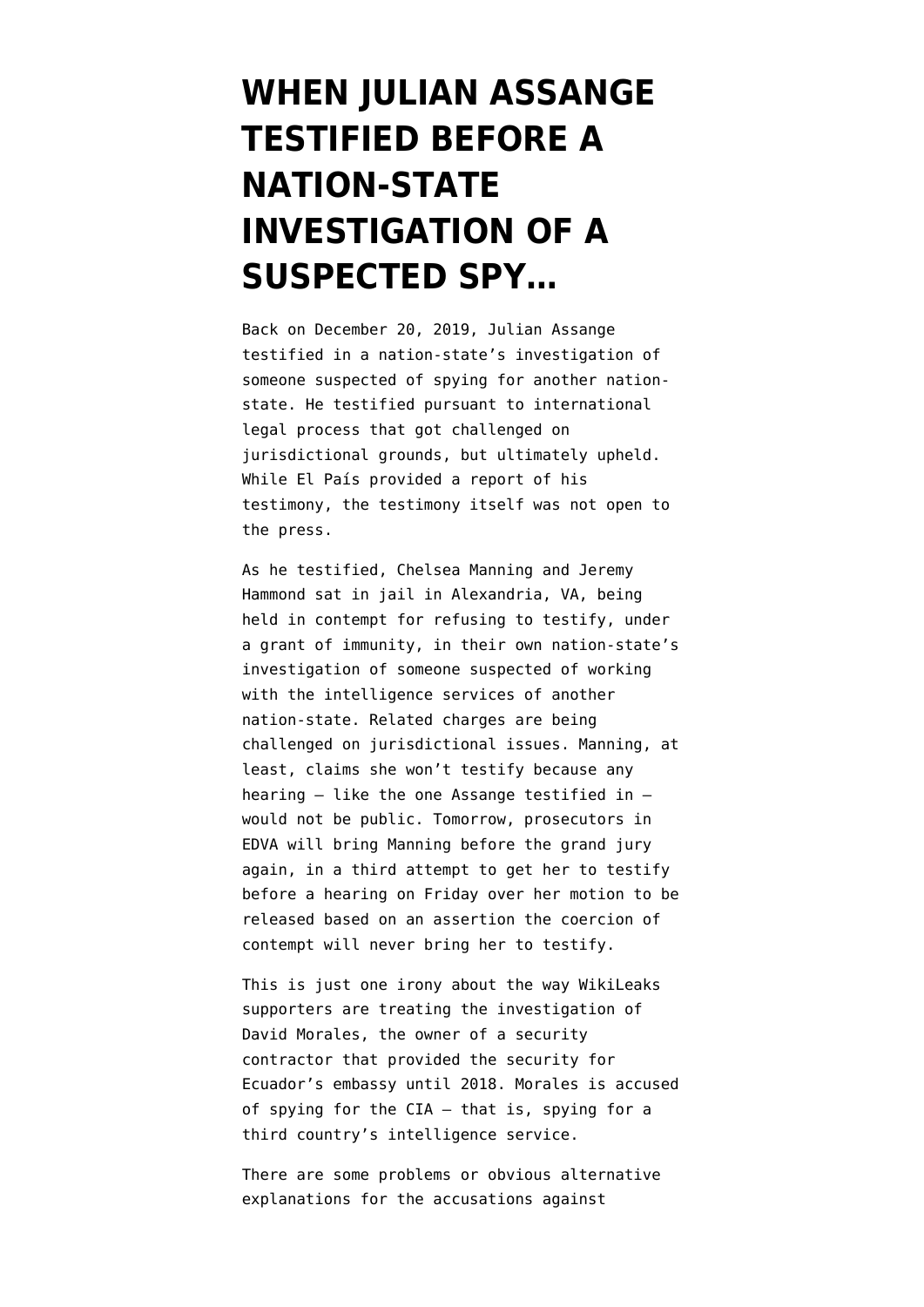Morales, but even assuming the allegations are true, there is little that separates what Morales would have done from what Assange did on at least one occasion: work as a willing participant in a third country's intelligence service operation compromising the privacy of private citizens. Indeed, there are allegations of Russian involvement in two other WikiLeaksrelated publications: there were Russians active in Stratfor hack chat rooms, and Joshua Schulte allegedly expressed an interest in Russian help (though the allegations are contradictory and post-date the initial leak to WikiLeaks, which I'll return to).

You might argue that Morales' surveillance of Assange — on whoever's authority — constituted a far more serious privacy violation than those WikiLeaks has committed by publishing the private emails of John Podesta and the private information of Turkish, Saudi, and third party citizens. That might be true in first instance, but since some of the people exposed by WikiLeaks' publications live in authoritarian countries, the secondary effects of WikiLeaks' publication of details about private individuals might not be.

(I have heard, directly and indirectly, multiple consistent allegations about WikiLeaks itself engaging in practices that constitute privacy violations of the sort implicated by the surveillance of Assange, but it would take a law enforcement investigation to substantiate such claims, most of the affected parties would never want to involve law enforcement, and some investigations would be barred by privilege protections.)

Ultimately, though, Spain's investigation into UC Global is the same thing the US investigation into WikiLeaks is: a properly predicated nationstate investigation into someone suspected of engaging in espionage-related activities with a foreign intelligence service. There are legitimate reasons why those who respect privacy might support both investigations.